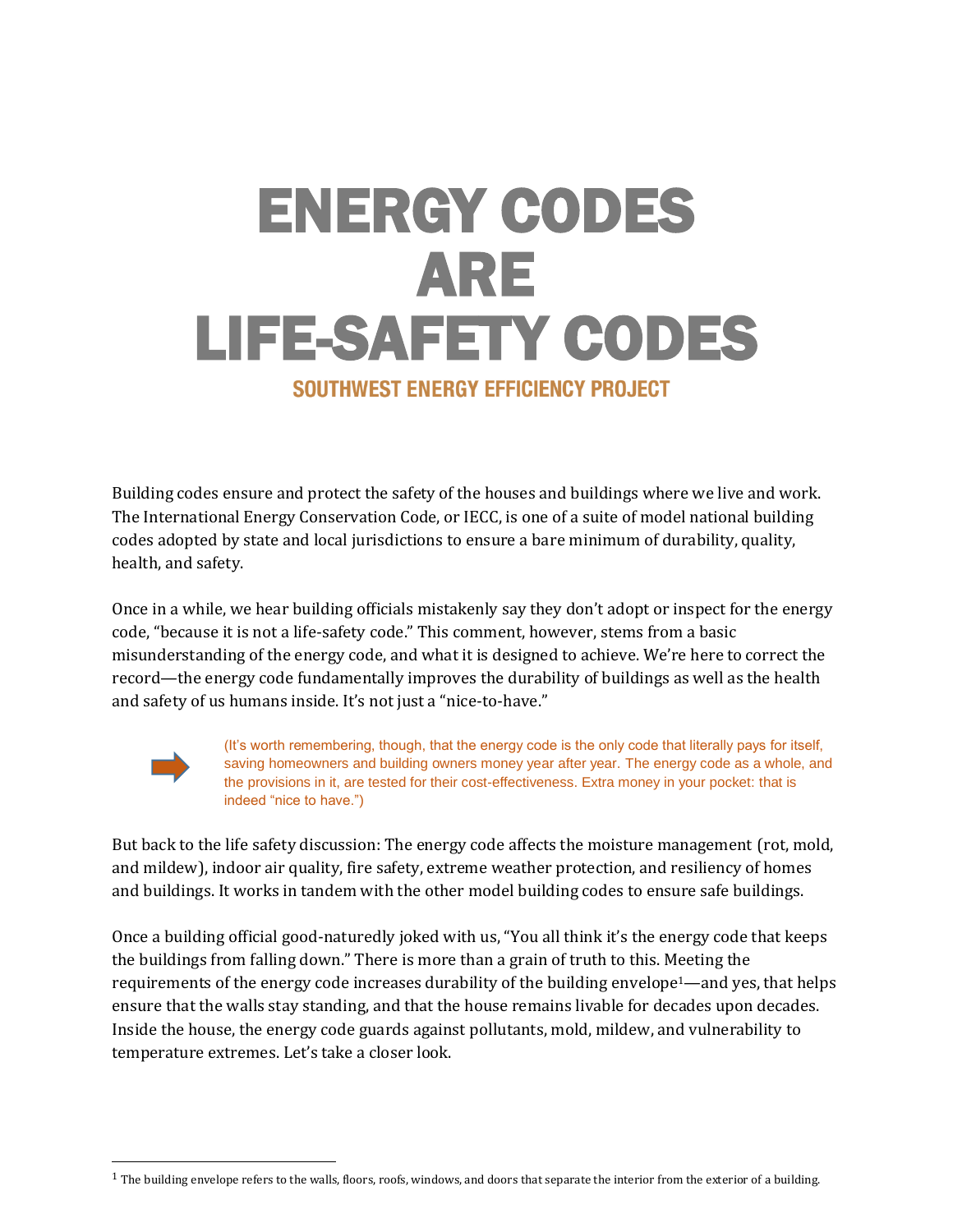## MOISTURE MANAGEMENT

In a nutshell, the energy code aims to want to prevent rot, mold, and mildew. Rot destroys the structure of the house or building, making it potentially unsafe to inhabit, and mold and mildew wreak havoc on human health. To prevent rot, mold, and mildew, the energy code dives deep into the field of building science—controlling heat, air, and moisture transfer in building enclosures. The energy code is based on the latest advances in building science, treating each building as an integrated, complex system and taking into account climate zone, building materials, and more.

Warm air that comes in contact with a cooler surface can condense water onto that surface. Throughout different seasons and climate zones, houses are full of areas where warmer air and surfaces come in contact with cooler air and surfaces. Preventing that condensation through proper sealing, insulation materials, and construction techniques is what keeps the rot, mold, and mildew from running rampant. Here's a sampling of energy code provisions controlling moisture:

- o **Air barriers.** Air barriers prevent air—which carries moisture—from carrying and depositing that moisture right into the wall cavities.
- o **Slab-on-grade insulation.** Take a cold slab in the winter, and add warm conditioned air above it: you get condensation. Slab-edge insulation, if done properly according to code, reduces the risk of condensation.
- o **Rim joists.** Rim joists are often easy to insulate but difficult to properly air seal. So, in colder climates, air (and moisture) passes through the insulation and condenses on the rim joists, keeping those rim joists moist for months on end. First the mold sets in, and then the rim joists get rotted out, making the building unsafe. Air sealing the rim joists according to code protects against this.
- o **Condensation on windows.** Here we have the same story: warm conditioned air that comes in contact with the cold surface of the glass in winter months can condense, damaging nearby wall, ceiling, and floor materials over time. Better-quality windows specified by climate zone in the code significantly reduce this condensation.
- o **Ice damming.** Ice dams are thick ridges of ice that build up along the eaves. These can tear off shingles and cause water to build up and leak into the house. Ice dams form when warm air seeps through cracks and crevices into an unconditioned attic, causing snow to melt on the roof but refreeze at the cold eaves. Properly insulating and sealing the ceiling assembly, as specified in the energy code, is the solution.

These building science specs are in the energy code for a reason: to protect building stability and durability and protect human health. Many of these moisture issues are hidden from view until the structure is unsafe or health is adversely affected. (For more details, see **[here](http://www.imt.org/resources/detail/building-energy-codes-creating-safe-resilient-and-energy-efficient-homes)**.) This leads us to our next "invisible" issue: dangerous levels of air toxins. What you don't know *can* hurt you.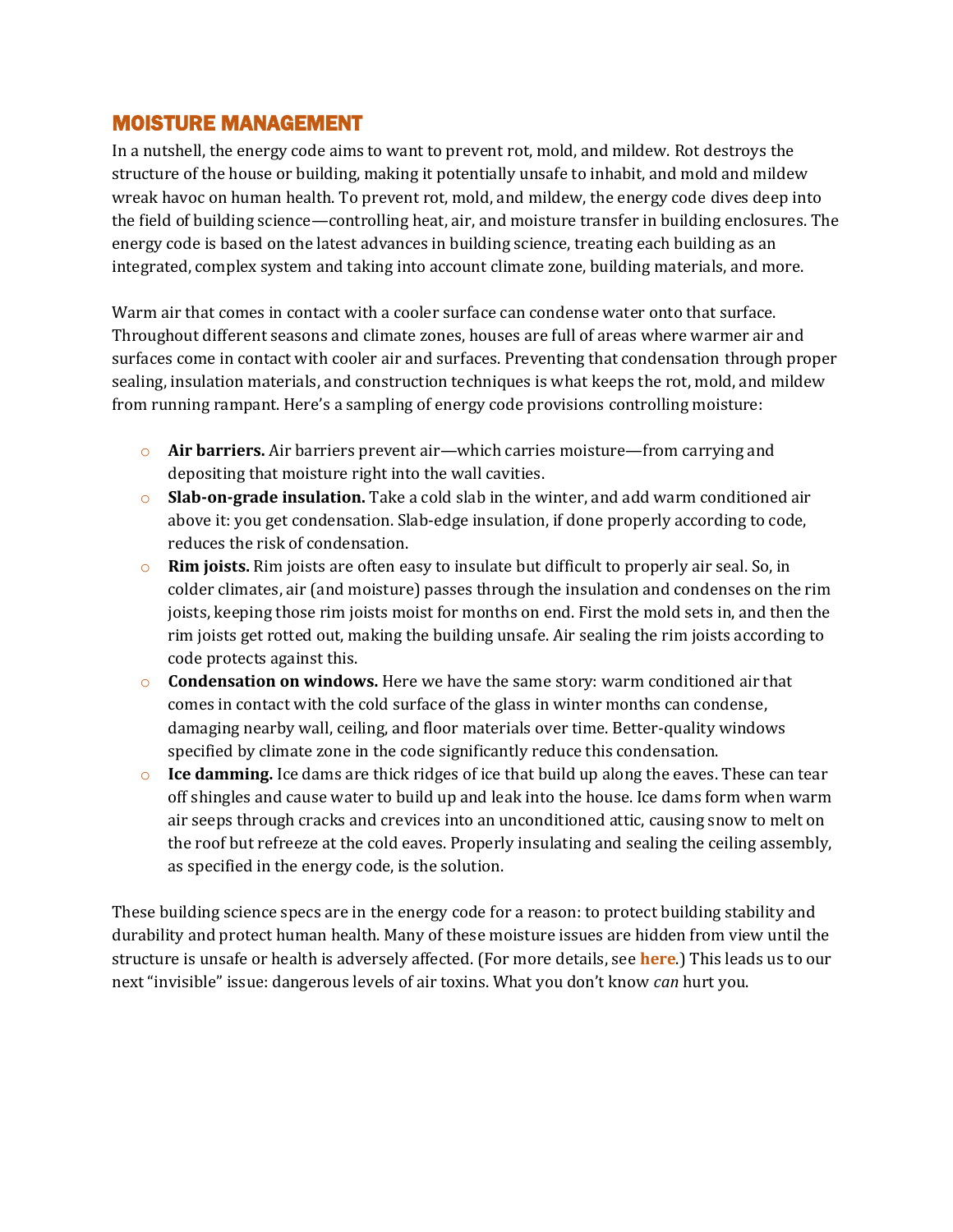#### INDOOR AIR QUALITY

An unofficial motto of the energy code is "build tight, ventilate right." Basically, it's about ensuring safety of the air the occupants breathe. Air that leaks into a home or building can carry pollutants and contaminants—car exhaust from a garage, or radon from under a foundation, for instance. That's one reason the energy code has very precise details about separating conditioned space from unconditioned space. We also need to ventilate out pollutants that arise from inside the house, such as the gases emitted by certain building materials, furniture, finishes, cleaners, paints and more. Rather than letting air leak in or out from any random crook or crevice leftover from poor workmanship, and rather than gambling on the levels and whereabouts of dangerous contaminants or pollutants in the air, the energy code seals the hidden leaks and specifies how and when we need controlled, whole-house ventilation.

## FIRE SAFETY

It's the fire code that keep fires from crumbling our houses, spreading to nearby structures, and killing lives in the process. But the energy code helps. The energy code's focus on tight construction, sealing up all the cracks and holes, and separating conditioned from unconditioned space also helps prevent fire and smoke from spreading through draft openings. If the apartment, condo, or single family house next door catches fire, yours doesn't get smoke damage or catch on fire as easily.

#### EXTREME TEMPERATURES AND STORMS

During extreme heat waves or extreme cold freezes, the energy code elevates from a life-safety code to a life-*survival* code. Every extreme heat wave that triggers a blackout is accompanied by news stories of lives lost from heat stress, especially among the elderly or people with health conditions (for instance, 700 lives were lost in the Chicago's 1995 heat wave, and more than 100 in the New York City's 2006 heat wave). Extended winter outages spur similar news stories. When a cold freeze or blizzard knocks out power, occupants may resort to fires or portable gas heaters just to keep warm, leading to a risk of home fires or carbon monoxide poisoning. Leaky houses with little insulation and terrible windows—well, these make the fatality numbers rise. Tightly-built and well-insulated houses with good windows help maintain livable temperatures for longer, allowing residents to "shelter in place." A **[study](http://www.aceee.org/files/proceedings/2014/data/papers/1-439.pdf)** after Superstorm Sandy (which left 8 million people without power) modeled residential building types versus energy codes and showed that newer codes allow people to stay in their homes for more days during blackouts triggered by heat waves or cold freezes. And buildings constructed to higher performance standards became "so improved that they were merely uncomfortable, rather than dangerous"—a ringing endorsement in this case.

It all comes down to better building envelopes. Although the energy code addresses the efficiency and comfort of all major building systems—including mechanical, hot water, and lighting—in a power outage, none of these will work. One component of the energy code that does continue to work in a power outage: the building envelope. Newer codes (and better enforcement of codes) mean better building envelopes—and that means more lives saved.